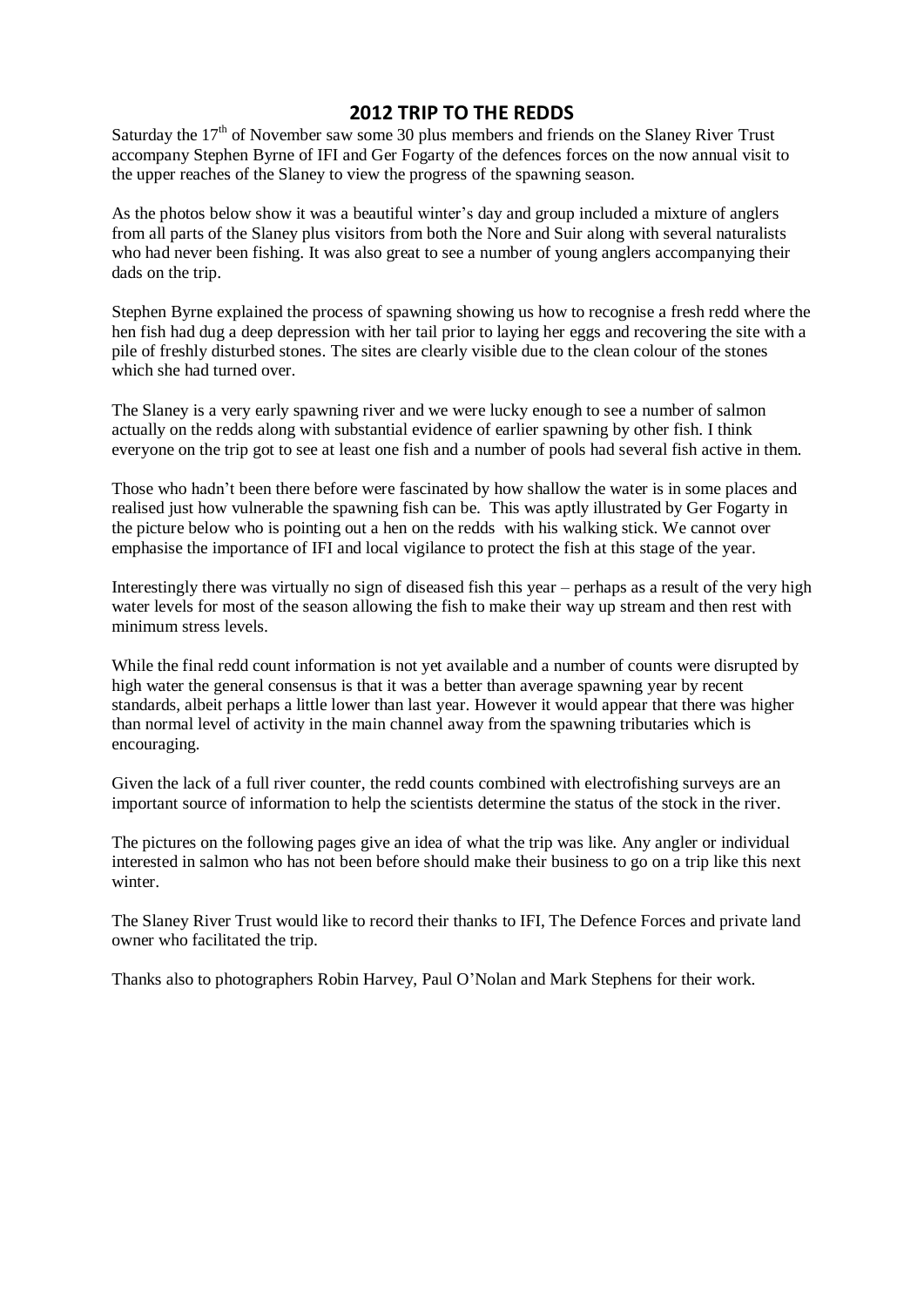Fantastic winter light high up the river



Stephen Byrne explains the spawning process

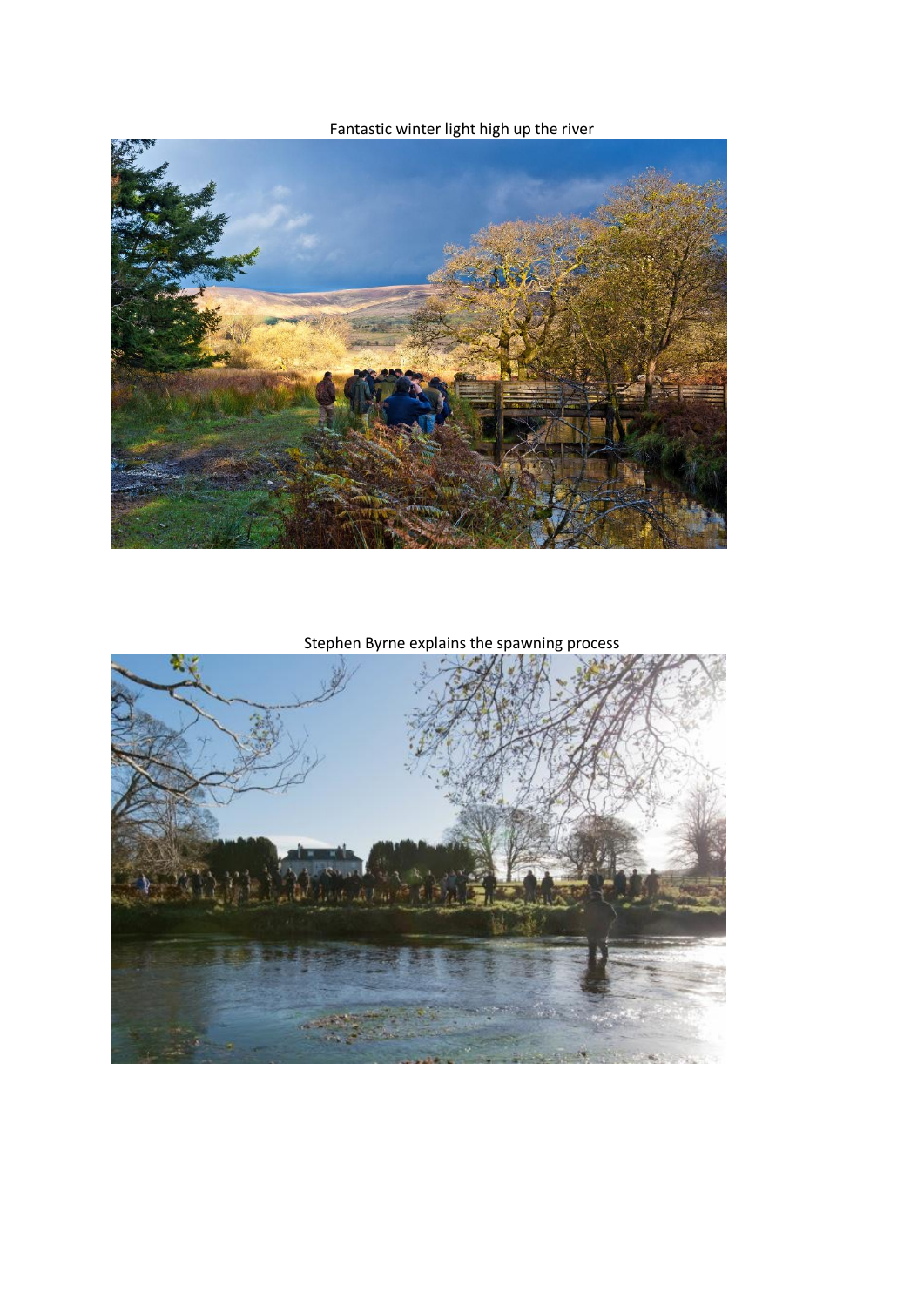Is that a fish there?



Attractive spawning gravel –there was a fish just behind the weed

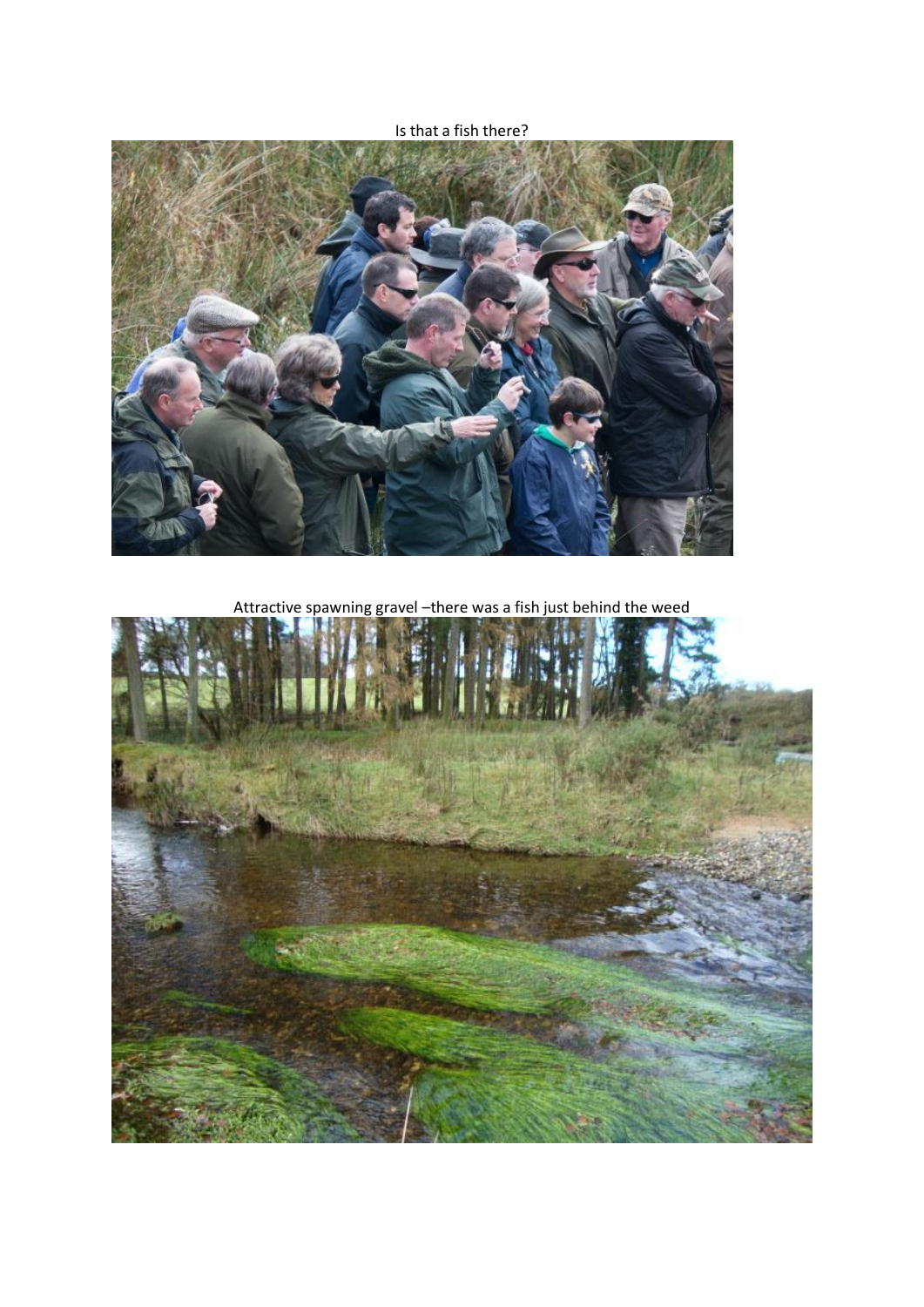

Ger Fogarty points to a fish on the redds